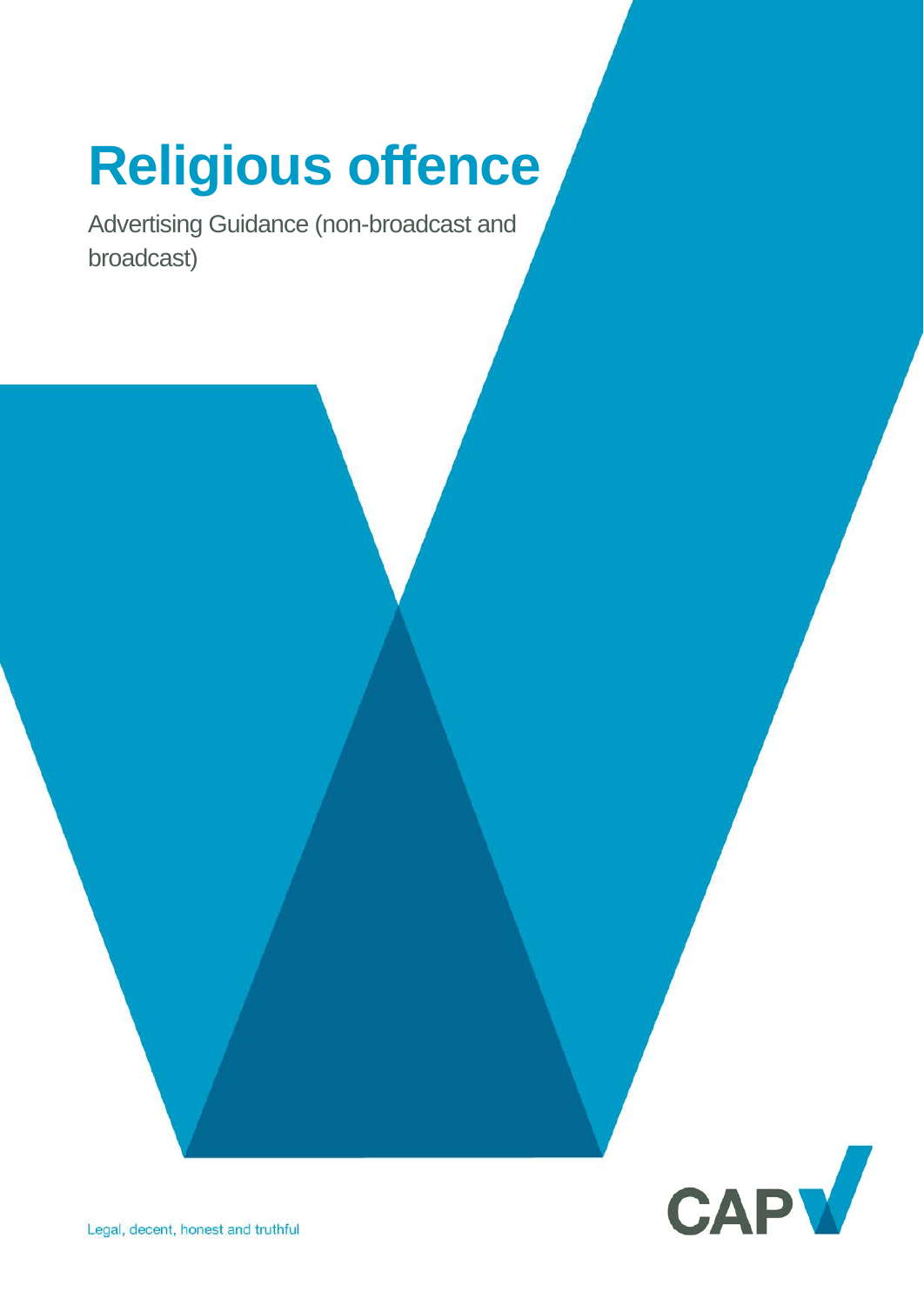# Foreword

The Committee of Advertising Practice (CAP) offers guidance on the interpretation of the UK Code of Non-broadcast Advertising and Direct & Promotional Marketing (the CAP Code) in relation to non-broadcast marketing communications.

The Broadcast Committee of Advertising Practice (BCAP) offers guidance on the interpretation of the UK Code of Broadcast Advertising (the BCAP Code) in relation to broadcast marketing communications.

Advertising Guidance is intended to help advertisers, agencies and media owners interpret the Codes as far as they relate to the subject discussed but it is not a substitute for those Codes. Advertising Guidance reflects CAP's and/or BCAP's intended effect of the Codes and is based on ASA cases but neither constitutes new rules nor binds the ASA Councils in the event of a complaint about an advertisement that follows it.

For pre-publication advice on specific non-broadcast advertisements, consult the CAP Copy Advice team by telephone on 020 7492 2100, by fax on 020 7404 3404 or log a written enquiry via the **[online request form.](https://www.cap.org.uk/Advice-Training-on-the-rules/Bespoke-Copy-Advice.aspx)** 

For advice on specific radio advertisements, consul[t Radiocentre,](http://www.radiocentre.org/clearance/) and for TV advertisements, [Clearcast.](http://www.clearcast.co.uk/)

For the full list of Advertising Guidance, please [visit our website.](https://www.cap.org.uk/Advice-Training-on-the-rules/Help-Notes.aspx)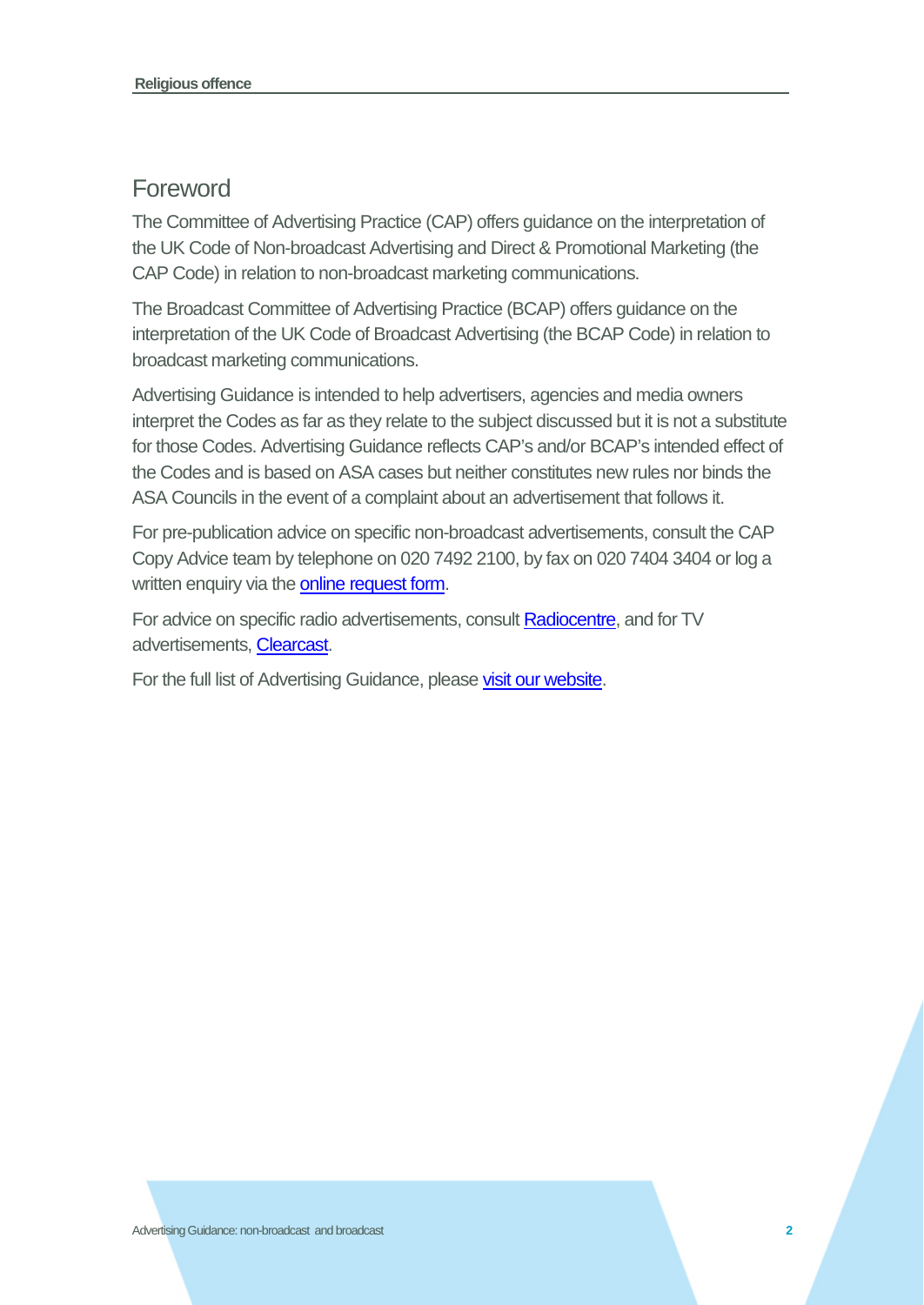# **Background**

The population of the United Kingdom is multi-faith and multi-cultural but research also shows that many people have no strong religious commitment. This can mean that certain religious groups are more sensitive and particular about their beliefs against a perceived background of 'secularity'. Correspondingly, an increasingly diverse society poses challenges to marketers wishing to avoid offending the public but themselves often unaware of what causes particular hurt to people of different backgrounds and depth of religious commitment. The Code identifies religion as an area in which marketers should take particular care to avoid causing serious or widespread offence (however, the Authority is aware that 'religion' is a contestable category and that its boundaries and definitions are not always clear).

Marketers should be aware that when considering complaints about offence the ASA poses three questions:

- will the marketing communication offend the majority of people who see it;
- will it so deeply offend a minority that it is reasonable for their interests to prevail against the right of the marketer to reasonable free expression; and
- should the unoffended majority be prevented from hearing what the marketer wishes to say?

The ASA aims to reflect and not shape public opinion. Previous ASA research (November/December 2001) indicated that the offence experienced by those seeing marketing communications featuring religious metaphors or imagery could be categorised into "rational offence" and "emotional offence".

Rational offence could be felt personally, but was more often felt on behalf of others ("offence by proxy"). It is offence that stemmed from a belief that it was wrong for religious imagery to be used in a particular way in a marketing communication. The offence felt could be mitigated by other factors such as a belief that an image was justified by the context or purpose of the marketing communication.

Emotional offence in contrast tended to provoke an immediate reaction of very personal hurt and anger and the desire to have the marketing communication removed immediately. Those with strong religious belief were both twice as likely to be personally offended and emotionally offended than those with no religious belief. More recent ASA research [\(2012\)](https://www.asa.org.uk/resource/Public-perceptions-of-harm-and-offence-in-UK-advertising.html) suggested that offence on behalf of others was more complex, and could be driven by both rational and emotional responses. Indeed, the strongest concerns on behalf of others resulted from emotional rather than rational responses.

The ASA will try to recognise the most central and sacred aspects of religion. It is not, however, the aim of the ASA to make advertising a religion-free zone. Marketing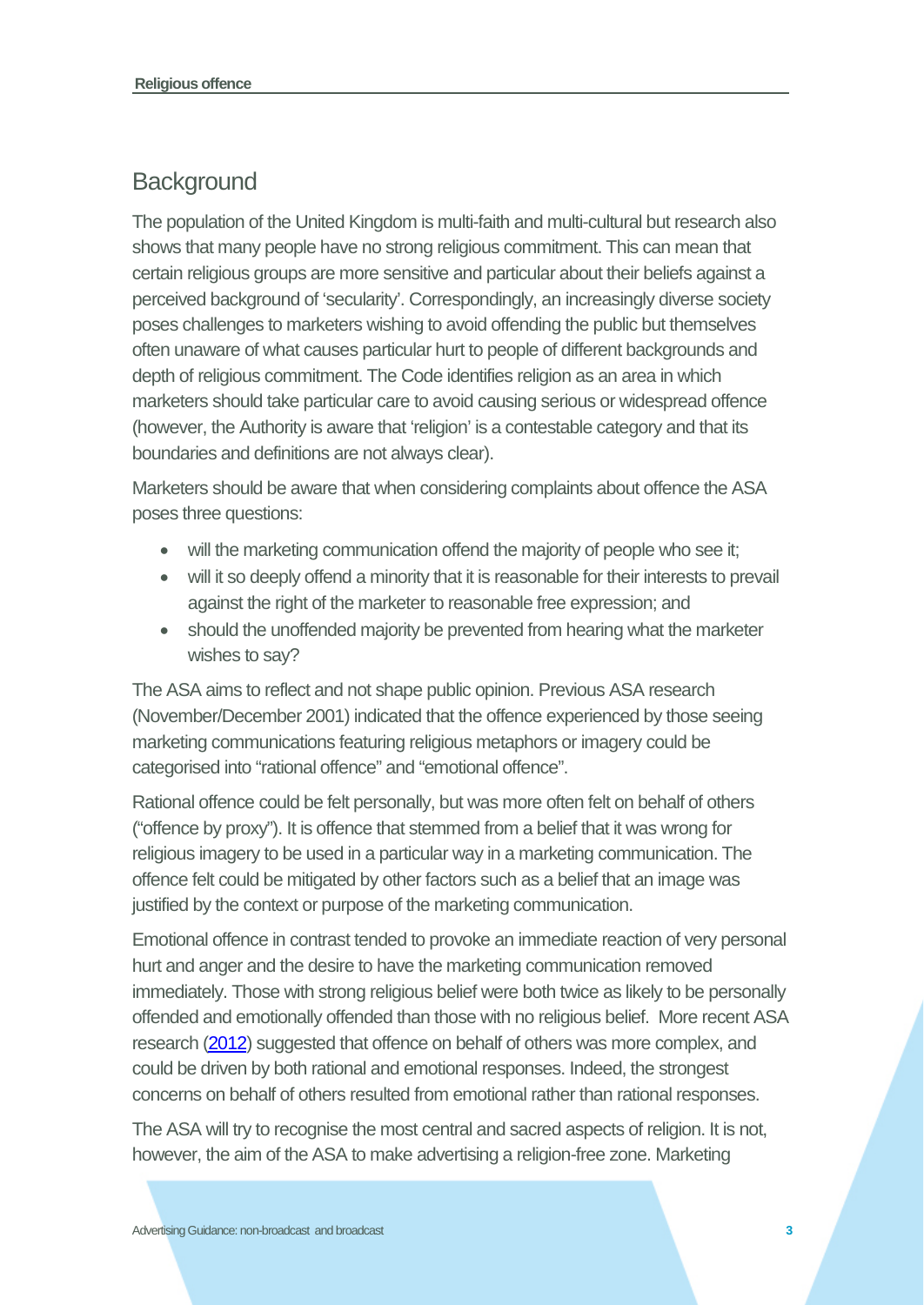communications containing religious imagery and words generate a relatively small proportion of complaints (less than 1% of all complaints in 2015) and in both research projects referred to above, religious offence was ranked relatively low when compared to other causes of offence. Although small in number, a single marketing communication has the potential to provoke an angry reaction and numerous complaints to the ASA.

# Rules

The following rules have particular relevance to marketing communications featuring religious imagery and words;

The CAP Code states:

4.1 Marketing communications must not contain anything that is likely to cause serious or widespread offence. Particular care must be taken to avoid causing offence on the grounds of race, religion, gender, sexual orientation, disability or age. Compliance will be judged on the context, medium, audience, product and prevailing standards.

Marketing communications may be distasteful without necessarily breaching this rule. Marketers are urged to consider public sensitivities before using potentially offensive material. The fact that a product is offensive to some people is not grounds for finding a marketing communication in breach of the Code.

The BCAP Code states:

4.2 Advertisements must not cause serious or widespread offence against generally accepted moral, social or cultural standards.

#### Guidance

#### The Sacred

Some aspects of religion are so sacred to believers that it is rarely going to be acceptable to use them in marketing without causing serious offence. For some, the linking of the central tenets or most sacred symbols and icons of a particular faith with unrelated commercial messages is likely to outrage believers and cause offence. To take an example from Christianity, marketers should be particularly careful when using images of the crucifixion, especially when that depiction could be construed as mocking.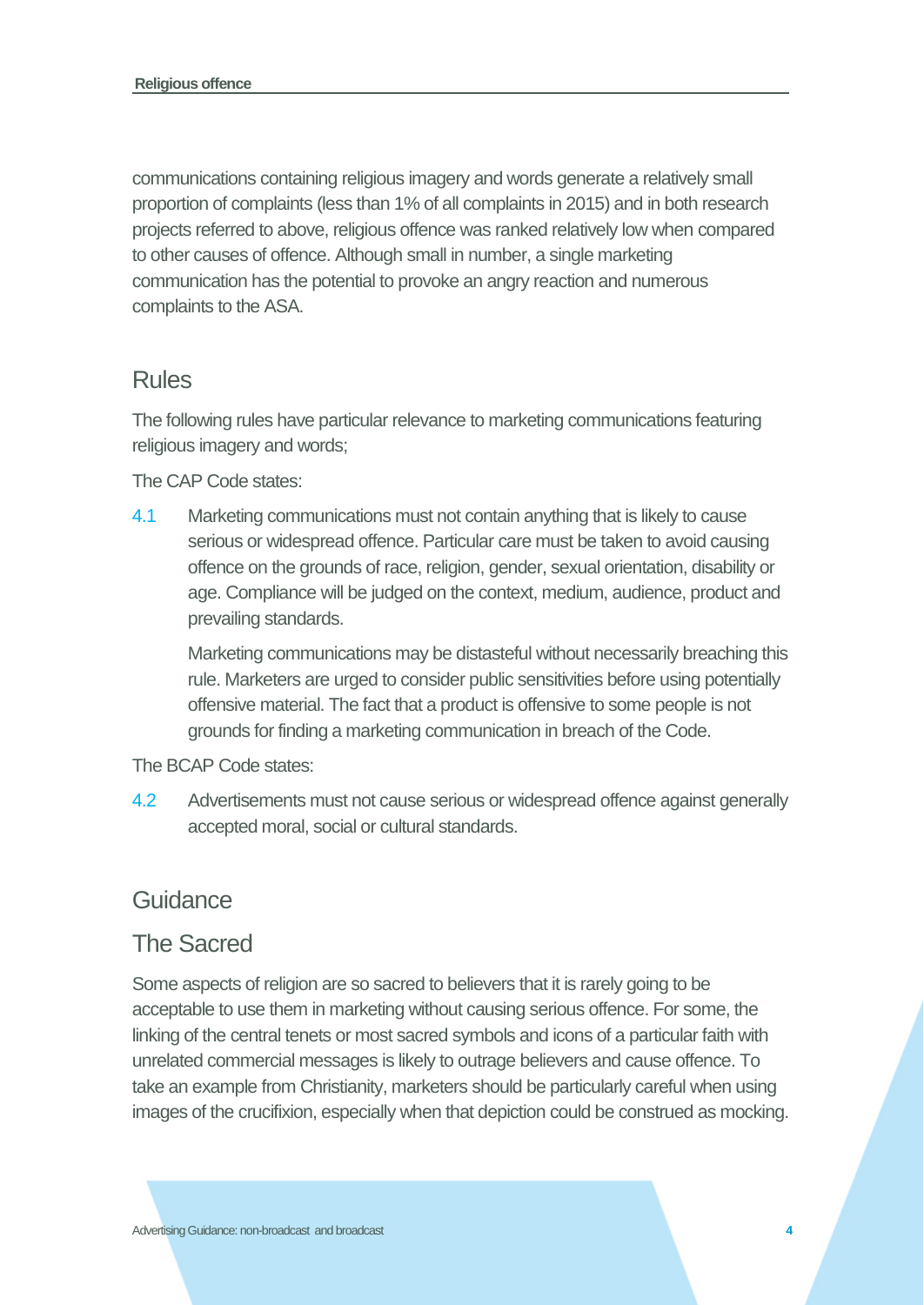Although the ASA has not received many complaints, marketers should be aware that the dismissive or irreverent depiction of sacred symbols, such as spiritual figures or gods (e.g. Buddha, Vishnu or the Prophet Mohammed), sacred texts (e.g. the Koran), holy places, rituals or festivals, can all cause serious or widespread offence.

The use of other aspects that are less central to the core of a religion, e.g. many familiar stories from the Bible which are part of the cultural 'furniture', is less likely to cause offence.

#### Christianity and common culture

Christianity is a 'public' and established faith in the UK, the symbols, language and customs of which are largely integrated into mainstream culture. Some aspects of Christianity have now become part of our common culture e.g. school nativity plays, Christmas and Easter as holidays etc. Consequently, the public and the ASA tend to be tolerant of the use of Christian language in marketing; quotes from hymns, the Bible etc. are normally acceptable except when their use appears to mock things considered particularly sacred by Christians or when they are combined with inappropriate visuals. For example, a Christmas themed ad referring to "all our stupid songs" in reference to carol singing, an element of Christian worship, was ruled to not breach the Code because the activity was part of British Christmas tradition, followed by both Christians and non-Christians alike.

This tolerance extends to the light-hearted, but not disrespectful, use of Christian images, such as churches or stained glass windows, angels or devils, the Three Kings, the Star of Bethlehem or Da Vinci's "Last Supper". The ASA has ruled that the humorous use of men or women of the clergy is likely to be acceptable except when their depiction is considered to be unsuitable or denigratory, for example, portraying nuns in a sexualised manner and changing the "Last Supper" to show Jesus in a casino and his apostles playing roulette are likely to be problematic.

# Non-Christian faiths

Although the general public tend to be forgiving of the use of some Christian references, those with strong religious conviction from other faiths (e.g. Islam, Sikhism, Hinduism, Judaism and Buddhism) may not be quite so accepting of references to their religion. Marketers should treat the symbols, images or beliefs of all religions with care but should be particularly aware of the possibility that references to non-Christian religions may be more likely to cause serious or widespread offence, either because of a lack of understanding of what might offend their followers or because these faiths are less established in the UK and might need to be treated with more sensitivity.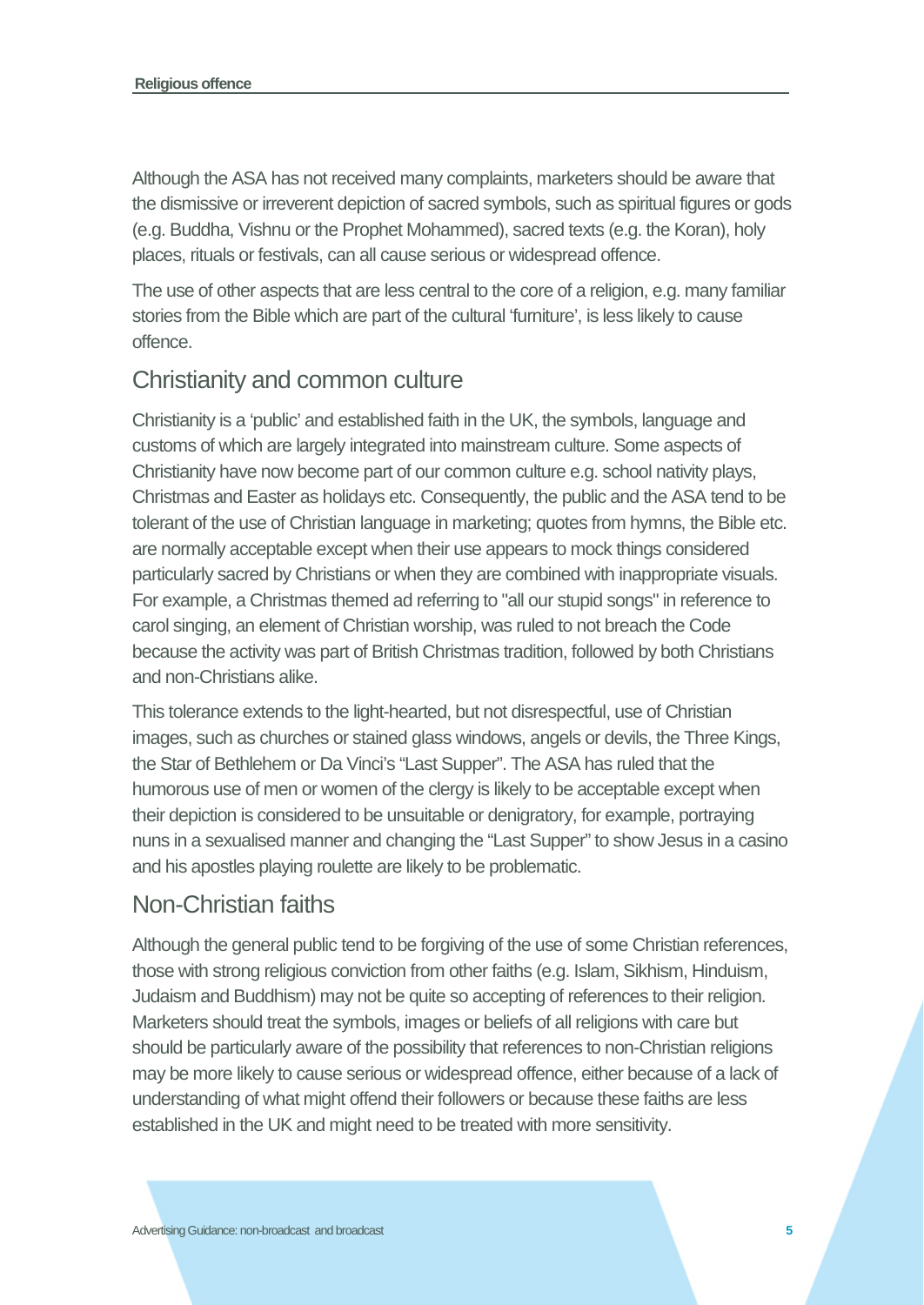### Language

Language that is biblical or ecclesiastical in origin is now often used in secular contexts. The use of that type of language (e.g. 'Divine Intervention', 'Tidings of Great Joy' or 'Hallelujah!') is often acceptable but the tone and context can sometimes cause offence. A marketing communication that cheekily used the line "Lead us not into temptation" as a play on the refreshing and tempting attributes of a soft drink was considered not to have caused offence.

However, a marketing communication that combined a Christ-like image with the claim "lead me into temptation" across a male model's groin generated 46 complaints and was considered offensive by the ASA. Similarly, a marketing communication that claimed "Holy Mother of Christ..." and alluded to promiscuity was considered unacceptable by the ASA.

Marketers do not need to avoid ecclesiastical language completely but should use it only in a way that does not ridicule religion. They should also be mindful that those with strong religious beliefs are generally more sensitive to the use of swearing and sexual innuendo. More information about language likely to cause offence is available in the AdviceOnline database under ["Offence: Language"](http://www.asa.org.uk/advice-online/offence-language.html).

# Sex & religion

Overtly sexualised images can cause offence to some religious groups; for example, the ASA received complaints about female nudity on buses and bus stops in strictly orthodox Jewish areas. Marketers should be mindful of how they portray sex, nudity and women if marketing communications, especially posters, are likely to be seen by people with strong religious belief.

Furthermore, linking sex or sexualised images with religion may cause particular offence; for example, despite the tolerance towards the depiction of men and women of the Church, portraying nuns in a sexual manner is inappropriate. Marketers should also take care not to link gratuitously sexualised images or sexual innuendo with religions sensitive to the depiction of women.

# Location, context, timing & media

As well as considering the product itself, marketers should take into account whether the marketing communication is likely to appear in particularly sensitive locations (e.g. posters close to places of worship or outside religious schools) and whether there are local sympathies that need to be borne in mind (e.g. posters showing semi-clad women appearing in areas of strong religious belief). Marketers would do well to avoid placing provocative marketing communications where they are more likely to offend minority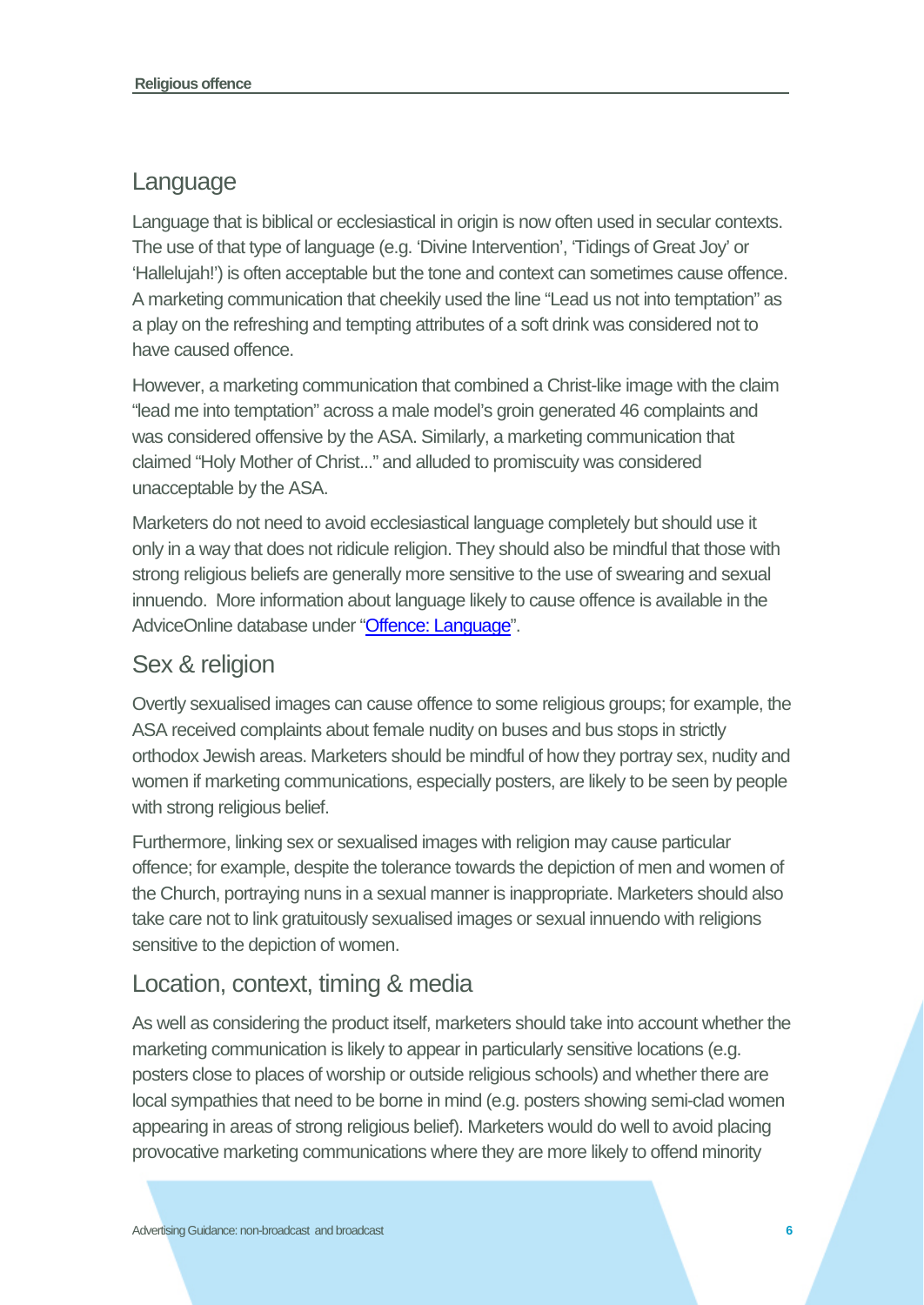communities. The context in which a marketing communication appears is key and readers of carefully targeted media that poke fun at religion are less likely to be offended than those viewing untargeted media such as posters. The tone can also add to the impact of the marketing communication with light-hearted treatments being more acceptable than mocking or disrespectful ones.

Marketers should also bear in mind when a marketing communication will appear when considering whether it is likely to cause serious or widespread offence on religious grounds, for example, whether a marketing communication's appearance coincides with any significant religious festivals.

#### Relevance

Although the degree to which marketers can safely use religious imagery and words will vary according to context, religion, etc., the nature of the product being marketed can influence whether the marketing communication will cause serious or widespread offence. Although marketers can still provoke complaints, least offence is likely to be generated when the approach is clearly relevant to the product and not disrespectful. Marketing communications that seem to exploit religious imagery for purely commercial purposes can be problematic but the most offence is likely to be felt when the product itself conflicts with the beliefs of that faith.

For example, it is unlikely to be acceptable to use Catholic references to advertise birth control products, Hindu or Buddhist symbols to advertise meat products or for Muslim imagery to advertise alcohol. The gratuitous use of religious signs and icons to advertise a product that neither relates to, nor conflicts with, the religion itself may be acceptable if the marketing communication is not seen to be unduly mocking religion or belittling the symbolic relevance of those icons.

#### Use of humour

There is always a risk of causing offence when using religion or religious imagery in marketing communications; there may be some components of religion that simply cannot be used. However, marketers may be able to minimise that risk by choosing their subject matter carefully and using appropriate humour. Even if marketers are intending to go no further than poking gentle fun, they should ensure that neither the message nor the words and visuals are dismissive of the religion or its followers. Humour may be acceptable but disrespect generally is not.

For example, fashion ads that showed a man giving a woman a handbag in scenes reminiscent of the Christmas Nativity story were judged to be acceptable because most viewers would understand it as a light hearted take on the story, intended to poke fun at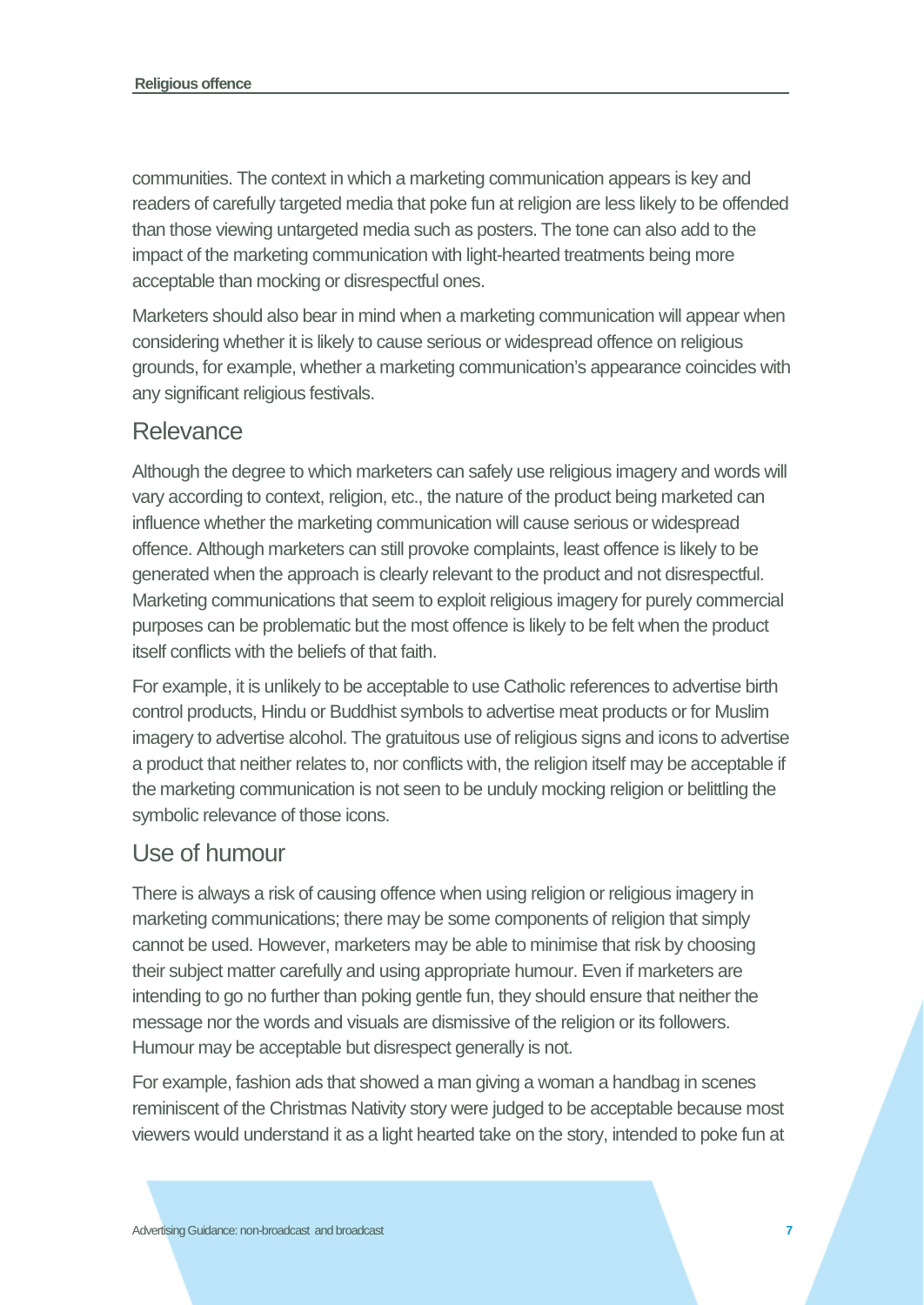the effect of consumerism on Christmas rather than mocking or denigrating Christian belief.

#### Cause-related marketing

The Code says that marketers should not cause undue fear or distress or use shocking words or images just to attract attention. A poster, placed by a charity that offered emotional support to those in need, claimed "I wish the baby Jesus had never been born". Although the ASA received complaints, it considered that the charity was offering support to people who felt particularly lonely or desperate at Christmas; it rejected complaints that the poster was offensive.

In short, shock tactics may be acceptable if the message of the marketing communication can justify the approach used.

Further guidance and a list of updated rulings can be found in the AdviceOnline database under ["Offence: Religion"](https://www.asa.org.uk/advice-online/offence-religion.html).

Advice on specific non-broadcast marketing communications is available from the Copy Advice team by telephone on 020 7492 2100, or you can log a specific written enquiry via the **online request form**. The **Advice and Training** section of the CAP website contains a full list of Advertising Guidance notes as well as access to the full AdviceOnline database, which links through to relevant Code rules and ASA rulings.